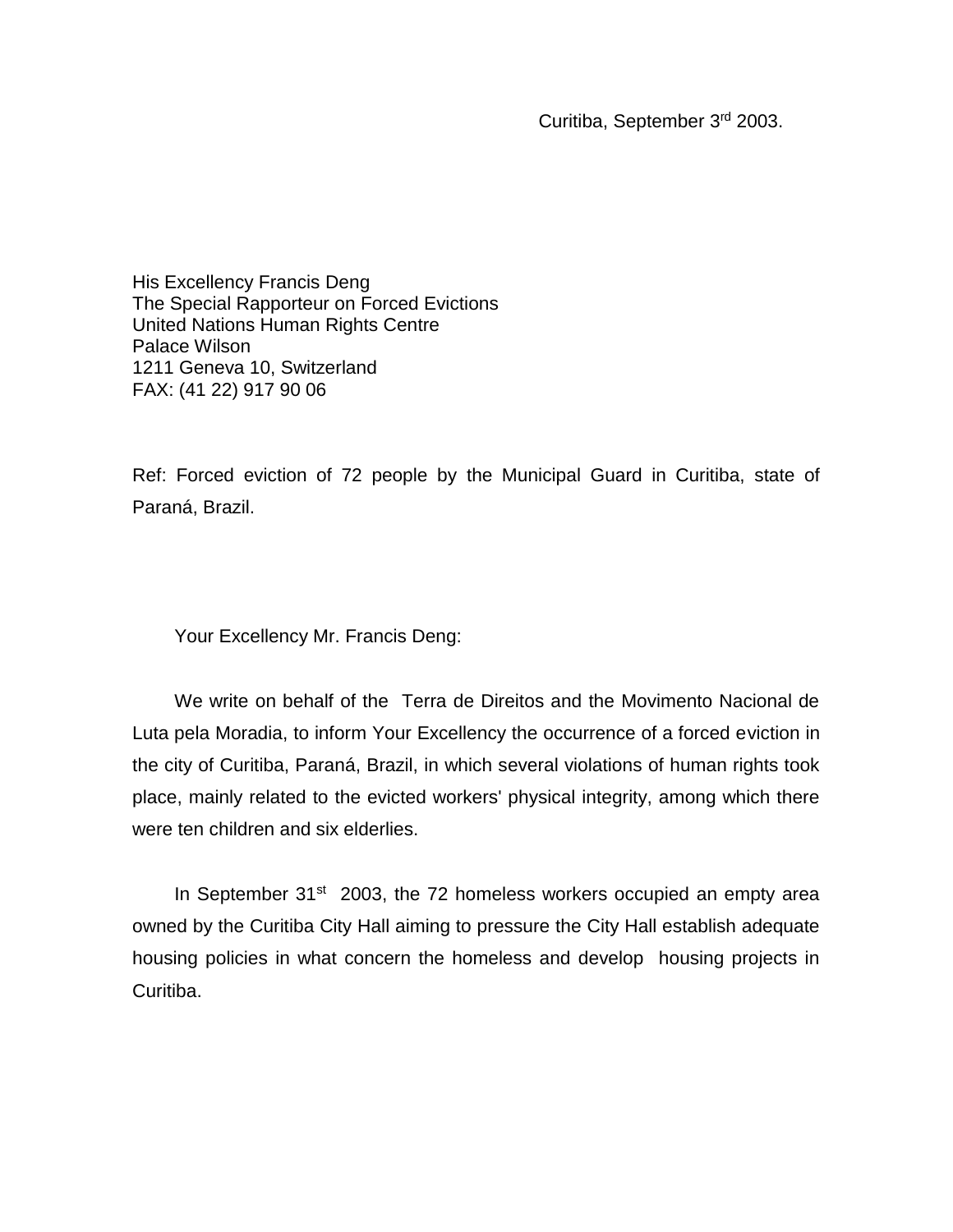In this area, the homeless workers built canvas tents to shelter and intended to stay there until the City Hall negotiated a solution to guarantee their right to housing.

Though, in the dawn hours of September  $1<sup>st</sup>$ , sixty strongly armed municipal guards with an illegal judicial order, they began an eviction operation. Initially, the Municipal Guard commandant and representatives of the City Hall ensured to the homeless that there would be no violence and that they would negotiate a solution to their case.

During dawn the workers stayed under strong psychological pressure, as the guards shout and threw bombs to threaten them.

At 4.00 o'clock in the morning, the homeless were informed that the guards would maintain the siege in the camp, but that there would be a meeting with the City Hall members, the aldermen and representatives of the Municipal Public Housing Company to solve the problem.

However, at 8.00 o'clock in the morning, the municipal guards invaded the homeless' camp and burnt their tents, mattresses, clothes and personal utensils in a bonfire especially made for this purpose.

The homeless tried to escape, but the guards formed a fence that obstructed their passage.

Ten guards started to attack Anselmo Schwetner, one of the homeless leaderships, who had fallen on the ground, physically. Other four workers who tried help him were also attacked: Geraldo Egídio Teixeira, Vair de Oliveira, Joel Alves da Silva and Marcos Roberto Rodrigues.